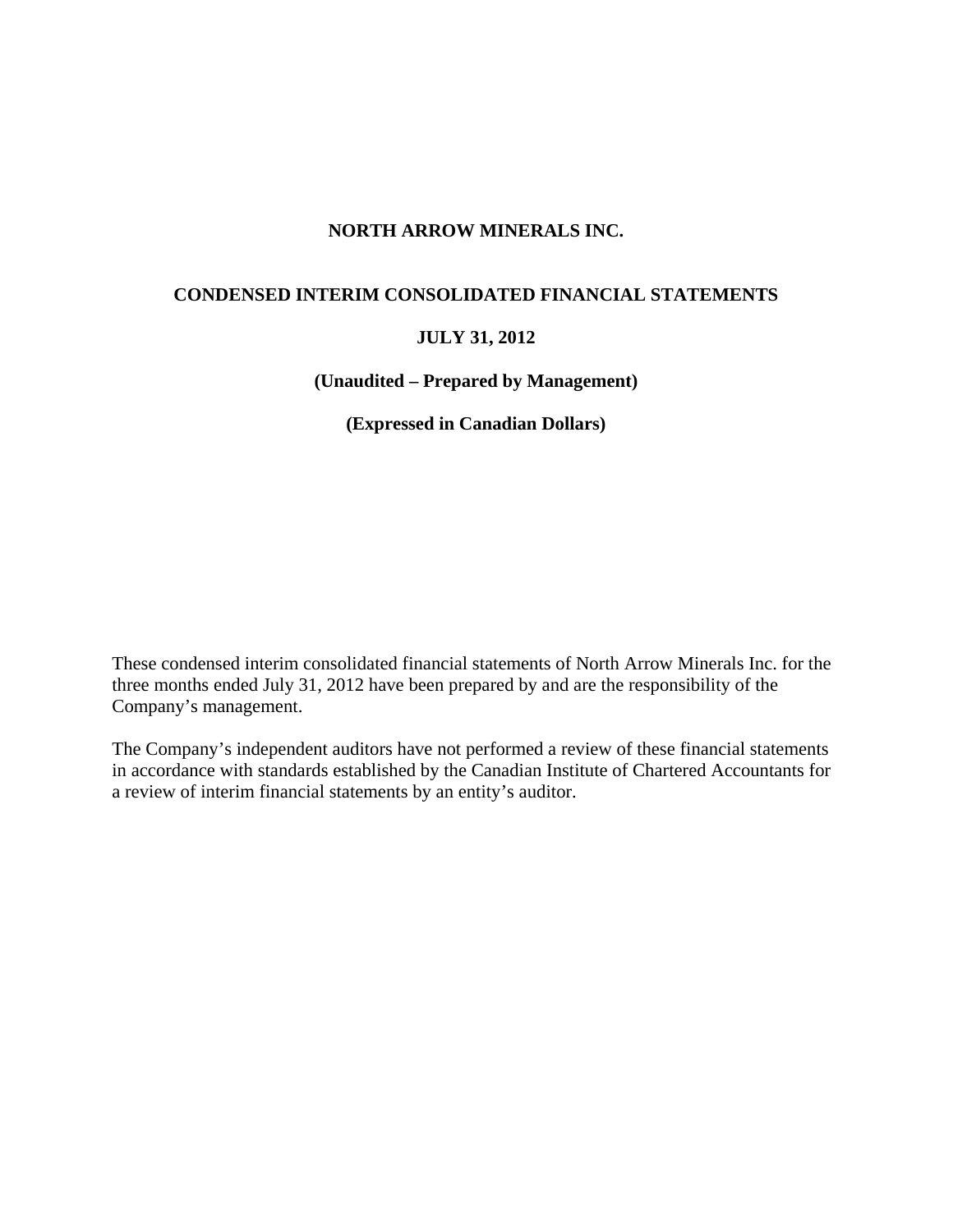|                                                                                                                                                                           | July 31, 2012                                                             | April 30, 2012                                                              |
|---------------------------------------------------------------------------------------------------------------------------------------------------------------------------|---------------------------------------------------------------------------|-----------------------------------------------------------------------------|
| <b>ASSETS</b>                                                                                                                                                             |                                                                           |                                                                             |
| <b>Current</b><br>Cash<br>Receivables (Note 4)<br>Marketable securities (Note 5)<br>Prepaid expenses                                                                      | \$<br>37,669<br>26,572<br>4,500                                           | \$<br>47,318<br>41,513<br>4,500                                             |
|                                                                                                                                                                           | 68,741                                                                    | 93,331                                                                      |
| Equipment (Note 6)                                                                                                                                                        | 841                                                                       | 990                                                                         |
| <b>Exploration and evaluation assets (Note 7)</b>                                                                                                                         | 809,875                                                                   | 797,253                                                                     |
|                                                                                                                                                                           | \$<br>879,457                                                             | \$<br>891,574                                                               |
| <b>LIABILITIES</b>                                                                                                                                                        |                                                                           |                                                                             |
| <b>Current</b><br>Accounts payable and accrued liabilities<br>Due to related parties                                                                                      | \$<br>66,160<br>151,801                                                   | \$<br>44,736<br>132,008                                                     |
|                                                                                                                                                                           | 217,961                                                                   | 176,744                                                                     |
| Convertible note (Note 11)                                                                                                                                                | 984,310                                                                   | 948,205                                                                     |
| <b>CAPITAL AND RESERVES</b><br>Capital stock (Note 8)<br>Share-based payment reserve<br>Investment revaluation reserve<br>Equity component of convertible note<br>Deficit | 1,202,271<br>10,965,436<br>925,209<br>(10,988)<br>137,996<br>(12,340,467) | 1,124,949<br>10,965,436<br>912,746<br>(10,988)<br>137,996<br>(12, 238, 565) |
|                                                                                                                                                                           | (322, 814)                                                                | (233, 375)                                                                  |
|                                                                                                                                                                           | \$<br>879,457                                                             | \$<br>891,574                                                               |

**Nature and continuance of operations** (Note 1) **Subsequent events** (Note 13)

**Approved and authorized on behalf of the Board on September 28, 2012:** 

| "D. Grenville Thomas"<br>Director |  | "Kenneth A. Armstrong"<br>Director |
|-----------------------------------|--|------------------------------------|
|-----------------------------------|--|------------------------------------|

The accompanying notes are an integral part of these consolidated condensed financial statements.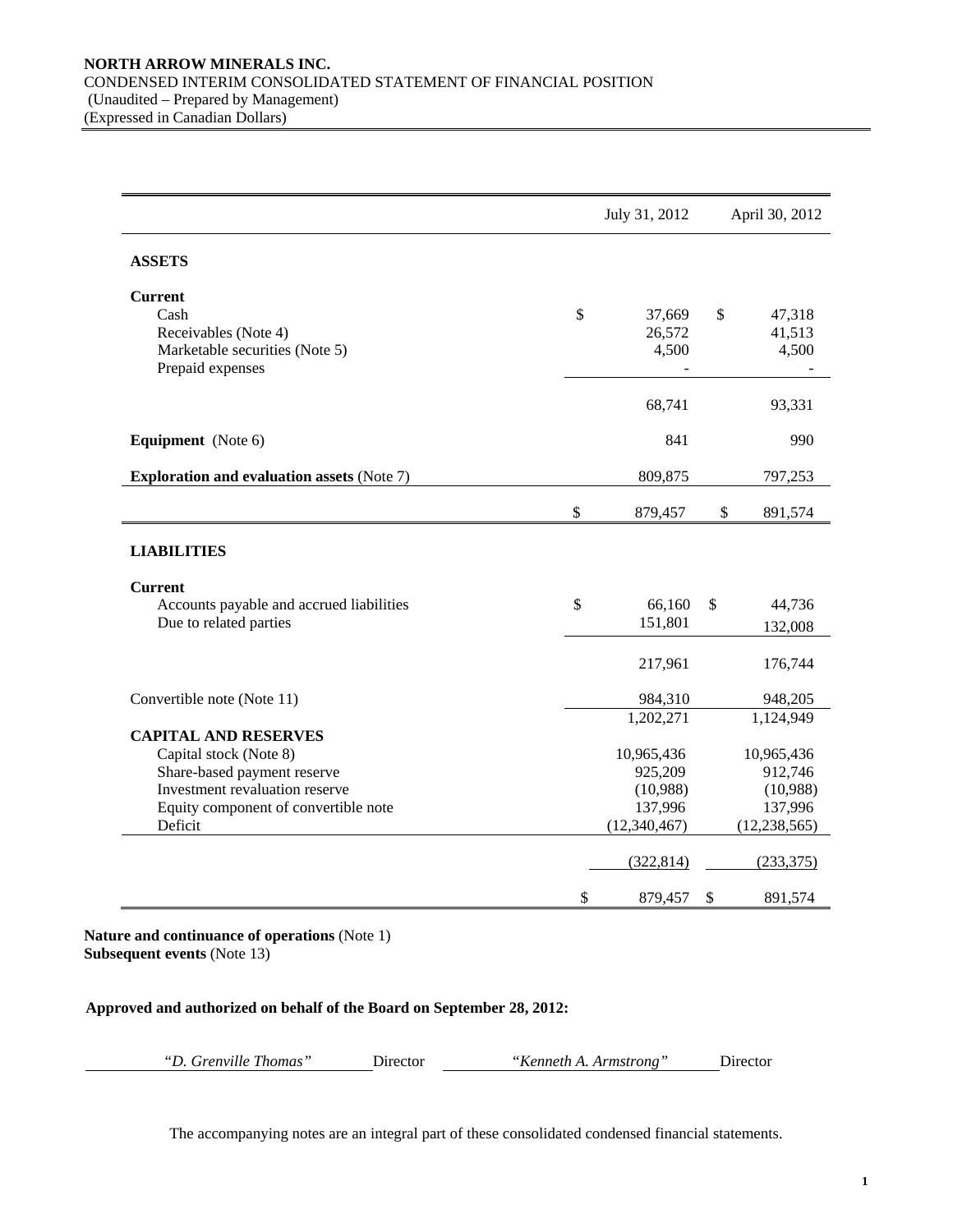### **NORTH ARROW MINERALS INC.**  CONDENSED INTERIM CONSOLIDATED STATEMENT OF LOSS For the Three Months Ended JULY 31 (Unaudited – Prepared by Management) (Expressed in Canadian Dollars)

|                                                                                   | 2012                | 2011             |
|-----------------------------------------------------------------------------------|---------------------|------------------|
| <b>EXPENSES</b>                                                                   |                     |                  |
| Advertising, promotion and travel                                                 | $\mathbb{S}$<br>683 | \$<br>57,897     |
| Consulting                                                                        | 17,325              | 55,000           |
| Depreciation                                                                      | 149                 | 119              |
| Office, miscellaneous and rent                                                    | 13,093              | 32,426           |
| Professional fees                                                                 | 1,846               | 72,126           |
| Property investigation costs                                                      | 1,546               | 71,338           |
| Regulatory and filing fees                                                        | 687                 | 2,184            |
| Salaries and benefits                                                             | 18,306              | 66,778           |
| Share based compensation                                                          | 12,463              | 82,075           |
| Loss before other items                                                           | (66,098)            | (439, 943)       |
| <b>OTHER ITEMS</b>                                                                |                     |                  |
| Interest income                                                                   | 301                 | 943              |
| Interest on convertible note                                                      | (17, 643)           |                  |
| Accretion on convertible note                                                     | (18, 462)           |                  |
| Recoveries from exploration and evaluation assets previously written-off (Note 9) |                     | 65,487           |
| Write-off of exploration and evaluation assets (Note 9)                           |                     | (33,309)         |
|                                                                                   | (35,804)            | 33,121           |
| Loss for the period                                                               | (101,902)           | (406, 822)       |
| Unrealized loss on available-for-sale financial assets arising during the period  |                     | (4,988)          |
| Comprehensive loss for the period                                                 | \$<br>(101,902)     | \$<br>(411, 810) |
| Basic and diluted loss per share                                                  | \$<br>(0.00)        | \$<br>(0.01)     |
| Weighted average number of common shares outstanding                              | 52,758,378          | 52,675,769       |

The accompanying notes are an integral part of these consolidated condensed financial statements

.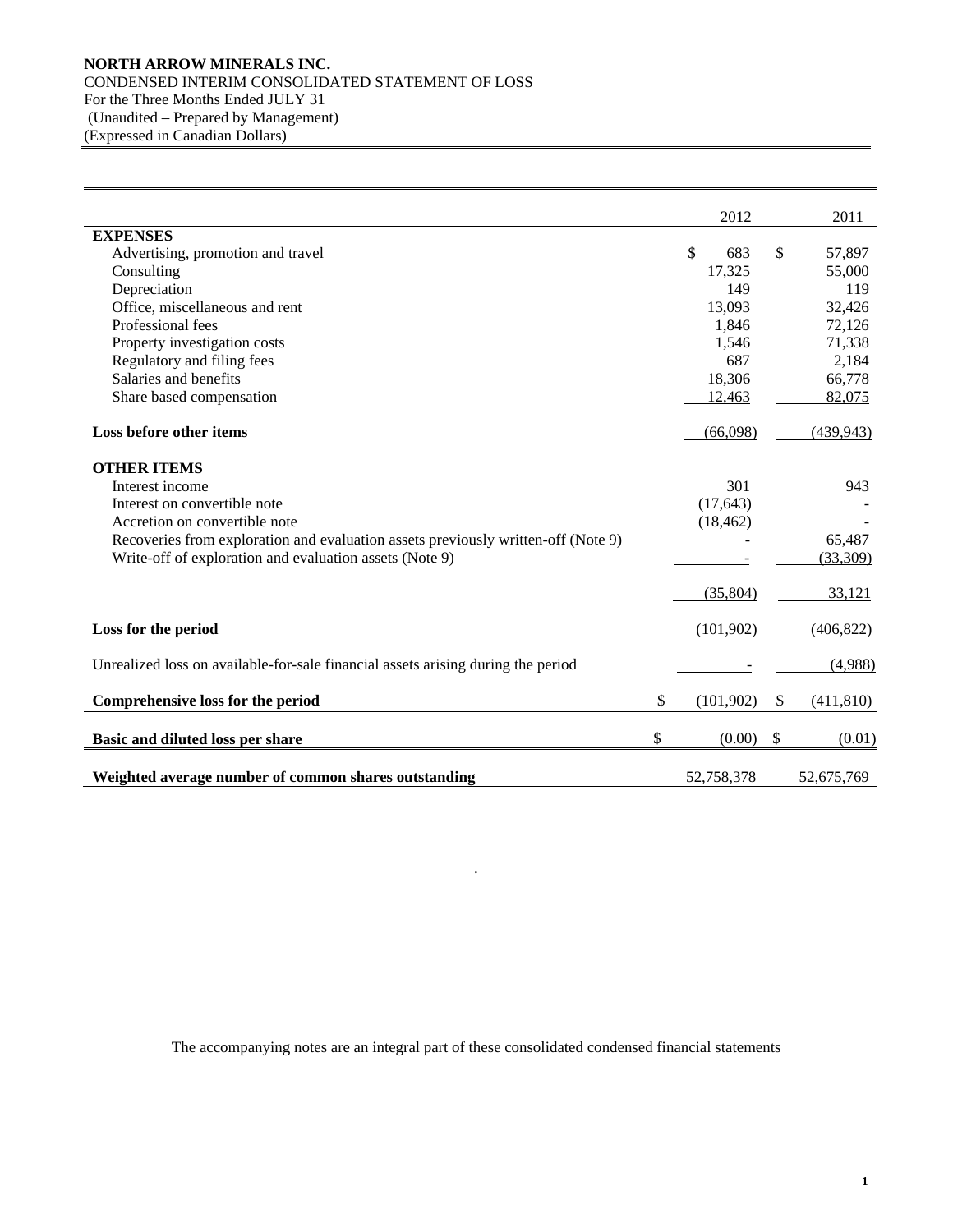### **NORTH ARROW MINERALS INC.**  CONDENSED INTERIM CONSOLIDATED STATEMENT OF CASH FLOWS For the Three Months Ended JULY 31, (Unaudited – Prepared by Management) (Expressed in Canadian Dollars)

|                                                        | 2012            | 2011             |
|--------------------------------------------------------|-----------------|------------------|
|                                                        |                 |                  |
| <b>CASH FLOWS FROM OPERATING ACTIVITIES</b>            |                 |                  |
| Loss for the period                                    | (101,902)<br>\$ | \$<br>(406, 822) |
| Items not involving cash:                              |                 |                  |
| Depreciation                                           | 149             | 119              |
| Share-based compensation                               | 12,463          | 82,075           |
| Write-off of exploration and evaluation assets         |                 | 33,309           |
| Interest on convertible note                           | 17,643          |                  |
| Accretion on convertible note                          | 18,462          |                  |
| Changes in non-cash working capital items:             |                 |                  |
| Increase in receivables                                | 15,555          | (6,430)          |
| (Increase)/decrease in prepaid expenses                |                 | 638              |
| Increase in accounts payable and accrued liabilities   | 19,415          | 87,797           |
| Increase/(decrease) in due to related parties          | 19,793          | 21,200           |
| Net cash used in operating activities                  | 1,578           | (188, 114)       |
| <b>CASH FLOWS FROM INVESTING ACTIVITIES</b>            |                 |                  |
| Expenditures on exploration and evaluation assets, net | (11,227)        | (86,909)         |
| Advances from optionee                                 |                 | 162,232          |
| Net cash provided by (used in) investing activities    | (11.227)        | 75,323           |
| Change in cash during the period                       | (9,649)         | (112,791)        |
| Cash, beginning of period                              | 47,318          | 671,960          |
| Cash, end of period                                    | \$<br>37,669    | 559,169<br>\$    |
| Cash paid during the period for interest               | \$              | \$               |
|                                                        |                 |                  |
| Cash paid during the period for income taxes           | \$              | \$               |

The accompanying notes are an integral part of these consolidated condensed financial statements.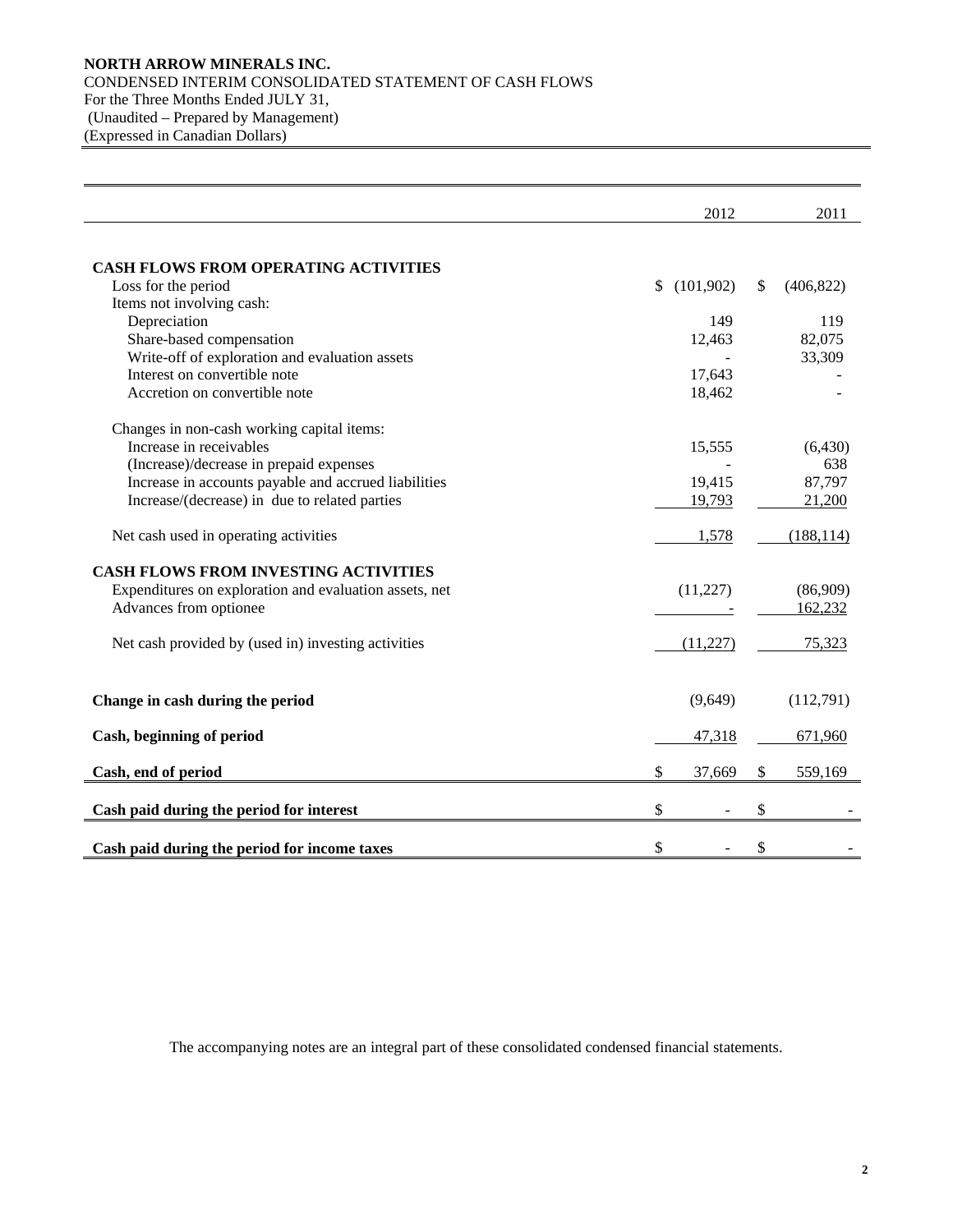### **NORTH ARROW MINERALS INC.**  CONDENSED INTERIM CONSOLIDATED STATEMENT OF CHANGES IN EQUITY (Unaudited – Prepared by Management) (Expressed in Canadian Dollars)

|                                                                                                                                        | Number of<br><b>Shares</b> | Share-based<br>payment<br>Capital Stock<br>reserve |                   | Investment<br>revaluation<br>reserve | Equity<br>component of<br>convertible<br>note | Deficit          | Total                                       |
|----------------------------------------------------------------------------------------------------------------------------------------|----------------------------|----------------------------------------------------|-------------------|--------------------------------------|-----------------------------------------------|------------------|---------------------------------------------|
|                                                                                                                                        |                            |                                                    |                   |                                      |                                               |                  |                                             |
| Balance, April 30, 2011                                                                                                                | 52,658,378                 | \$10,947,436                                       | \$<br>736,389     | \$                                   | \$<br>$\overline{\phantom{a}}$                | \$(10, 154, 778) | \$1,529,047                                 |
| Shares issued for<br>exploration and evaluation<br>assets<br>Share based compensation<br>Loss for the period<br><b>Investment</b> loss | 100,000                    | 18,000                                             | 82,075            | (4,988)                              |                                               | (406, 822)       | 18,000<br>82,075<br>(406, 822)<br>(4,988)   |
| Balance, July 31, 2011                                                                                                                 | 52,758,378                 | 10,965,436                                         | 818,464           | (4,988)                              | $\overline{\phantom{a}}$                      | (10, 561, 600)   | 1,217,312                                   |
| Share based compensation<br>Loss for the period<br><b>Investment</b> loss<br>Issuance of convertible<br>note - equity component        |                            | $\overline{\phantom{a}}$<br>$\qquad \qquad -$      | 94,282            | (6,000)                              | $\overline{\phantom{a}}$<br>137,996           | (1,676,965)      | 94,282<br>(1,676,965)<br>(6,000)<br>137,996 |
| Balance, April 30, 2012<br>Share based compensation                                                                                    | 52,758,378                 | 10,965,436                                         | 912,746<br>12,463 | (10,988)                             | 137,996                                       | (12, 238, 565)   | (233, 375)<br>12,463                        |
| Loss for the period                                                                                                                    |                            |                                                    |                   |                                      |                                               | (101,902)        | (101, 902)                                  |
| <b>Balance, July 31, 2012</b>                                                                                                          | 52,758,378                 | \$10,965,436                                       | \$<br>925,209     | \$<br>(10,988)                       | \$<br>137,996                                 | \$(12,340,467)   | \$ (322, 814)                               |

The accompanying notes are an integral part of these consolidated condensed financial statements.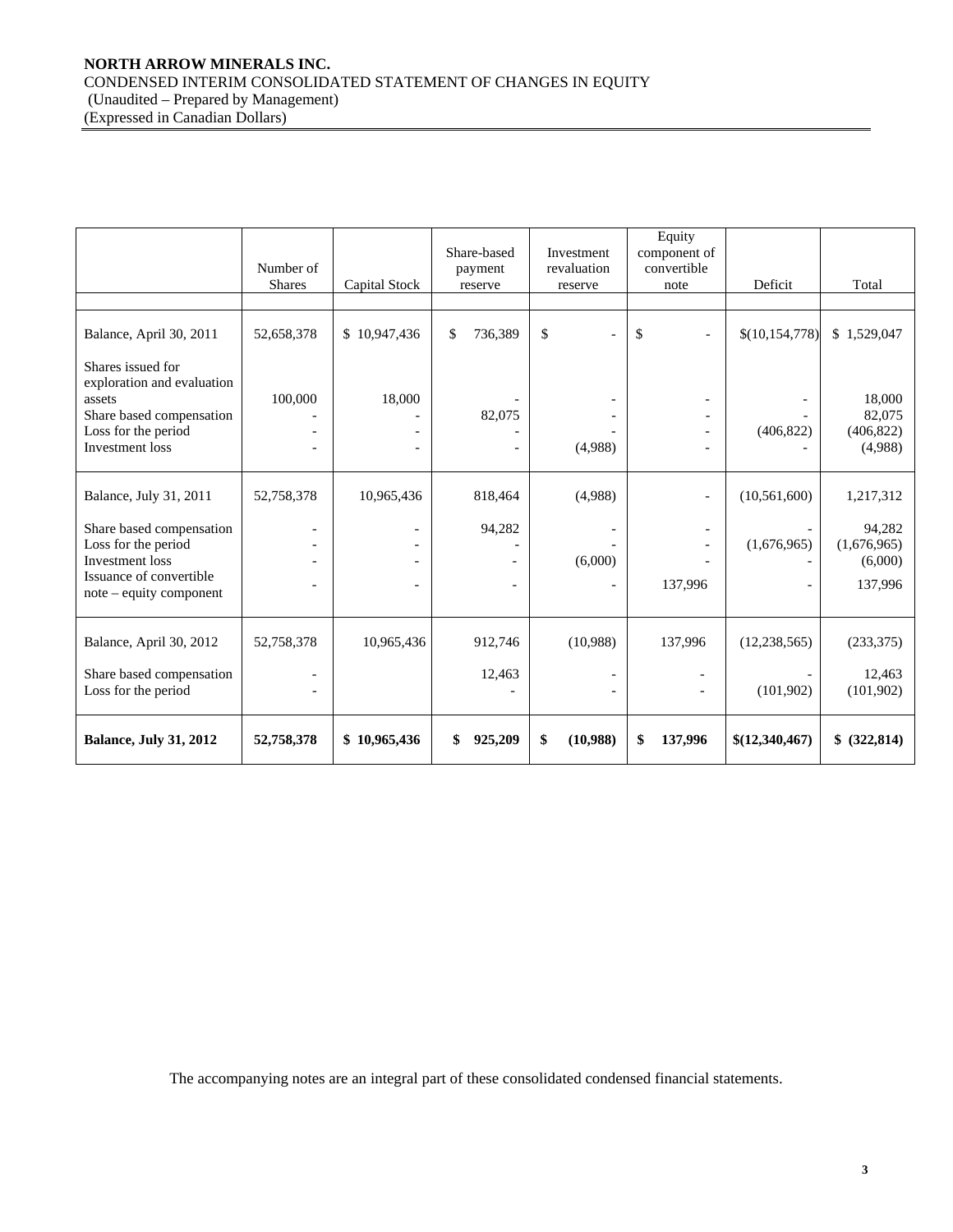### **1. NATURE AND CONTINUANCE OF OPERATIONS**

North Arrow Minerals Inc. (the "Company")is incorporated federally under the laws of the Canada Business Corporations Act ("CBCA").

The consolidated financial statements of the Company are presented in Canadian dollars, which is the functional currency of the Company.The Company trades on the TSX Venture Exchange (TSXV – NAR) and its registered office address is Ste. #850-625 Howe Street, Vancouver, BC, Canada V6C 2T6.

 The Company's principal business activity is the acquisition and exploration of exploration and evaluation assets. To date, the Company has not generated significant revenues from operations and is considered to be in the exploration stage.

The Company is in the process of acquiring and exploring its exploration and evaluation assets and has not yet determined whether these properties contain reserves that are economically recoverable. These financial statements have been prepared on the assumption that the Company will continue in operation for the foreseeable future and will be able to realize assets and discharge liabilities in the normal course of operations. At July 31, 2012, the Company has a deficit of \$12,340,467, a \$322,814 shareholders' deficiency and no current source of revenue. The Company's continuation as a going concern is dependent on it's ability to raise funds sufficient to meet current and future obligations. Management plans to raise additional funds through private placement financings. There can be no assurances that management's plans for the Company will be successful. These material uncertainties may cast significant doubt upon the Company's ability to continue as a going concern. These financial statements do not include any adjustments to the recoverability and classification of assets and liabilities that might be necessary, should the Company be unable to continue as a going concern.

### **2. BASIS OF PRESENTATION**

### **Statement of Compliance to International Financial Reporting Standards**

The Canadian Accounting Standards Board ("ASCB") confirmed in February 2008 that International Financial Reporting Standards ("IFRS") will replace Canadian generally accepted accounting principles ("GAAP") for publicly accountable enterprises for financial periods beginning on and after January 1, 2011. The Company adopted IFRS with a transition date of May 1, 2010.

These consolidated financial statements have been prepared in accordance with International Accounting Standard 34, Interim Financial Reporting ("IAS 34") using accounting policies consistent with IFRS as issued by the International Accounting Standards Board ("IASB") and interpretations of the International Financial Reporting Interpretations Committee ("IFRIC"). Certain of the comparative numbers have been restated to conform with IFRS policies finalized April 30, 2012.

### **Principles of Consolidation**

These consolidated financial statements include the accounts of the Company and its wholly-owned subsidiaries Carolina Lithium Inc., ("Carolina Lithium") up to its dissolution in August 2011 and Compania Minera North Arrow Chile Limitada ("Minera"). All inter-company transactions and balances have been eliminated upon consolidation.

#### *Significant accounting estimates and judgments*

The preparation of financial statements requires management to make judgments, estimates and assumptions that affect the application of policies and reported amounts of assets and liabilities, profit and expenses. The estimates and associated assumptions are based on historical experience and various other factors that are believed to be reasonable under the circumstances, the results of which form the basis of making the judgments about carrying values of assets and liabilities that are not readily apparent from other sources. Actual results may differ from these estimates.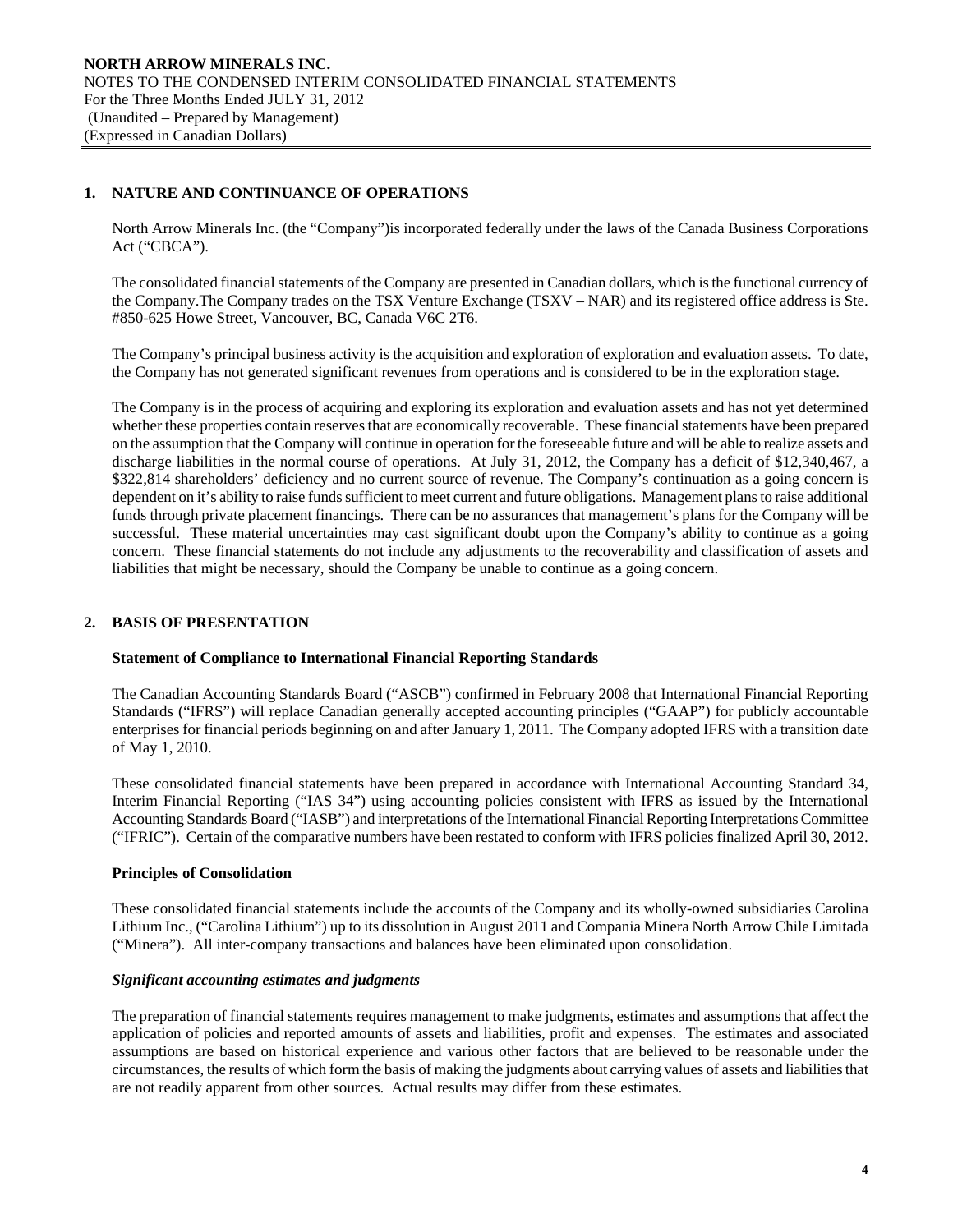### **2. BASIS OF PRESENTATION- continued**

#### *Significant accounting estimates and judgments***- continued**

 The estimates and underlying assumptions are reviewed on an ongoing basis. Revisions to accounting estimates are recognized in the period in which the estimate is revised if the revision affects only that period or in the period of the revision and future periods if the revision affects both current and further periods if the review affects both current and future periods.

#### *Critical accounting estimates*

Significant assumptions relate to, but are not limited to, the following:

- The carrying value and the recoverability of exploration and evaluation assets, which are included in the statements of financial position;
- Environmental rehabilitation is calculated using available market factors;
- The inputs used in accounting for share-based payment expense which is included in the statement of comprehensive loss. These estimates are derived using the Black-Scholes option pricing model or are based on the value of comparable goods and services. Inputs are determined using readily available market data.
- The inputs used in determining the liability and equity components of convertible notes.
- The recognition of deferred tax assets is determined on whether it is more probable than not that these assets will be recovered.

### **3. FINANCIAL INSTRUMENTS AND RISK MANAGEMENT**

Financial instruments measured at fair value are classified into one of three levels in the fair value hierarchy according to the relative reliability of the inputs used to estimate the fair values. The three levels of the fair value hierarchy are:

- Level 1 Unadjusted quoted prices in active markets for identical assets or liabilities;
- Level 2 Inputs other than quoted prices that are observable for the asset or liability either directly or indirectly; and
- Level 3 Inputs that are not based on observable market data.

The Company's financial instruments consist of cash, marketable securities, receivables, accounts payable and accrued liabilities, due to related parties and a convertible note. Cash is carried at fair value using a level 1 fair value measurement. The carrying value of receivables, accounts payable and accrued liabilities and due to related parties approximate their fair values due to their immediate or short-term maturity. Marketable securities are recorded at fair value based on the quoted market prices in active markets at the balance sheet date, which is consistent with level 1 of the fair value hierarchy.The Company's convertible note is a compound financial instrument that contains a liability component and an equity component, being the conversion feature on the note. The fair value of the liability component is determined first with any residual value allocated to the equity component. The fair value of the liability component was determined using a level 3 fair value measurement.Over the term of the convertible note, the liability amount will increase to the face value of the convertible note through the accretion of interest.

The Company is exposed to a variety of financial risks by virtue of its activities, including credit risk, interest rate risk, liquidity risks, foreign currency risk, and equity market risk. The Company's objective with respect to risk management is to minimize potential adverse effects on the Company's financial performance. The Board of Directors provides direction and guidance to management with respect to risk management. Management is responsible for establishing controls and procedures to ensure that financial risks are mitigated to acceptable levels.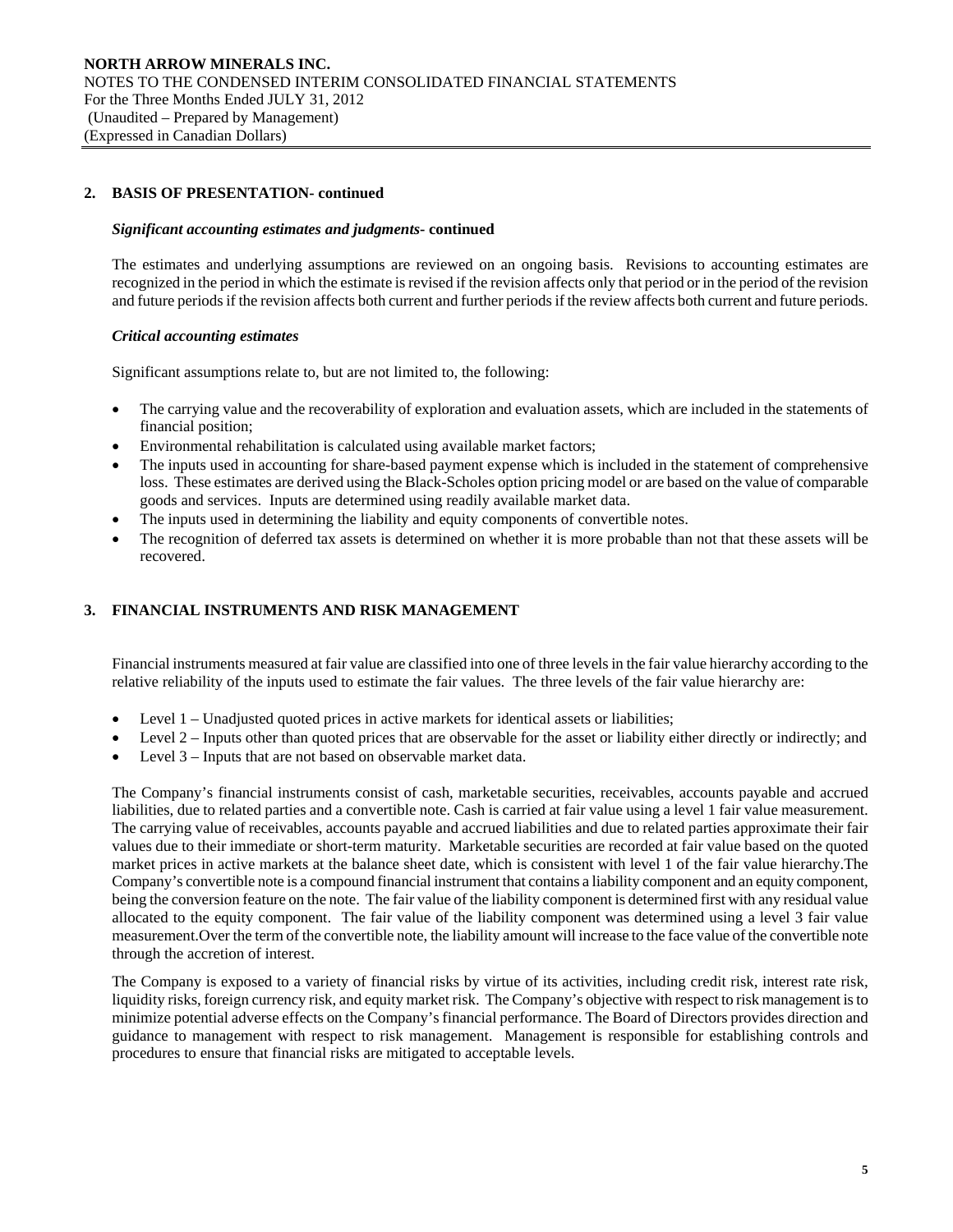#### **3. FINANCIAL INSTRUMENTS AND RISK MANAGEMENT - continued**

#### *Credit risk*

Credit risk is the risk of financial loss to the Company if a counter-party to a financial instrument fails to meet its contractual obligations. The Company manages credit risk by investing its excess cash in short-term investments with investment grade ratings, issued by a Canadian chartered bank. The Company's receivables consist primarily of sales tax receivables due from the federal government and receivables from companies with which the Company has exploration agreements or options. The maximum exposure to credit risk at the reporting date is the carrying value of the Company's receivables and cash.

#### *Interest rate risk*

Interest rate risk is the risk that the fair value or future cash flows of a financial instrument will fluctuate because of changes in market interest rates. Financial assets and liabilities with variable interest rates expose the Company to interest rate risk with respect to its cash flow. It is management's opinion that the Company is not exposed to significant interest rate risk.

#### *Liquidity risk*

Liquidity risk is the risk that the Company will not be able to meet its obligations as they become due. The Company's ability to continue as a going concern is dependent on management's ability to raise the funds required through future equity financings, asset sales or exploration option agreements, or a combination thereof. The Company has no regular cash flow from its operating activities. The Company manages its liquidity risk by forecasting cash flow requirements for its planned exploration and corporate activities and anticipating investing and financing activities. Management and the Board of Directors are actively involved in the review, planning and approval of annual budgets and significant expenditures and commitments. Failure to realize additional funding could cast significant doubt on the Company's ability to continue as a going concern. As at July 31, 2012, the Company had cash of \$37,669 available to settle current liabilities of \$217,961.

#### *Foreign currency risk*

 The Company has exposure to foreign currency risk through its exploration activities outside of Canada, however, the majority of its assets and liabilities are denominated in Canadian dollars. The Company's exploration activities and any related land tenure expense outside Canada could make it subject to foreign currency fluctuations, which may affect the Company's financial position, and cash flows. During the year ended April 30, 2012, the Company wound up its operations in the United States, however, its material business expenses in South America have been denominated in U.S. dollar and as such, the Company has been affected by changes in exchange rates between the Canadian Dollar and the U.S. dollar. The Company does not presently invest in foreign currency contracts to mitigate this risk. It is management's opinion that the Company is not exposed to significant foreign currency risk arising from these financial instruments. At July 31, 2012, the Company had no operations in the United States

#### *Equity market risk*

The Company is exposed to equity price risk arising from its marketable securities, which are classified as available-for- sale. The Company plans to sell its marketable securities as market conditions permit, or as is required to finance the Company's operations from time-to-time.

#### **4. RECEIVABLES**

|                                                    | <b>July 31, 2012</b> | <b>April 30, 2012</b> |
|----------------------------------------------------|----------------------|-----------------------|
| HST/GST receivables<br>Trade and other receivables | \$5,564<br>21,008    | 19,470<br>S<br>22,043 |
| Accrued interest                                   | ٠                    | ۰                     |
|                                                    | 26,572<br>S          | 41,513                |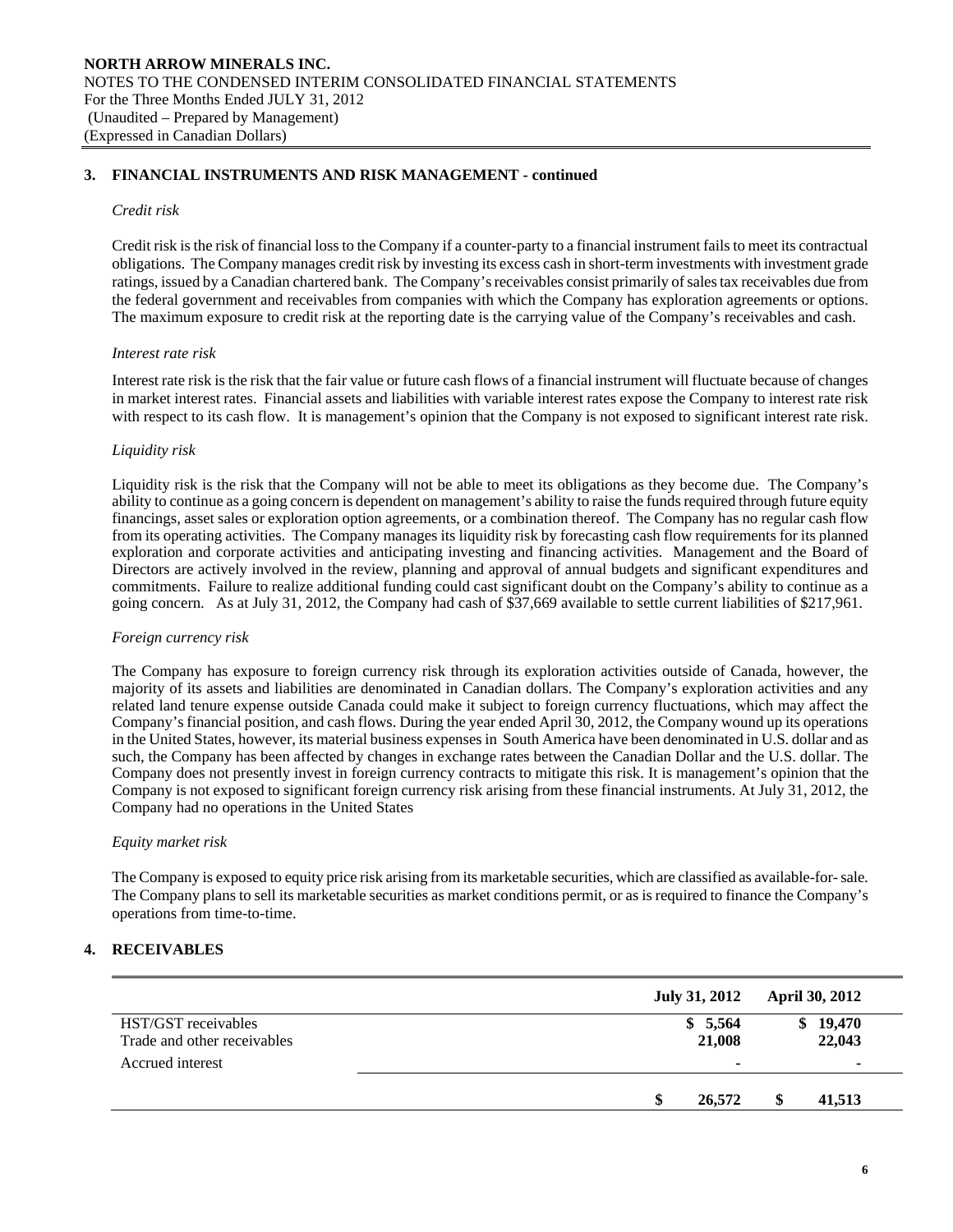# **5. MARKETABLE SECURITIES**

|                                                   | July 31, 2012 |        |                   |               | April 30, 2012 |            |         |  |
|---------------------------------------------------|---------------|--------|-------------------|---------------|----------------|------------|---------|--|
|                                                   |               |        |                   | Fair          |                |            | Fair    |  |
|                                                   |               |        | <b>Unrealized</b> | <b>Market</b> |                | Unrealized | Market  |  |
|                                                   |               | Cost   | Loss              | Value         | Cost           | Loss       | Value   |  |
| Common shares of a company listed<br>on the TSX-V |               | 15,488 | \$(10,988)        | \$4.500       | \$15,488       | \$(10,988) | \$4,500 |  |

# **6. EQUIPMENT**

| <b>Cost – Computer</b><br>Equipment |         | <b>Accumulated</b><br><b>Depreciation</b> |         | <b>Net Book Value</b>            |         |
|-------------------------------------|---------|-------------------------------------------|---------|----------------------------------|---------|
| <b>Balance at April 30, 2012</b>    | \$6,474 | <b>Balance at April 30, 2012</b>          | \$5,484 | <b>Balance at April 30, 2012</b> | \$990   |
|                                     |         |                                           |         |                                  |         |
| <b>Additions</b>                    |         | Depreciation                              | 149     |                                  | \$(149) |
| <b>Disposals</b>                    |         | Disposals                                 | -       |                                  |         |
| Balance at July 31, 2012            | \$6.474 | <b>Balance at July 31, 2012</b>           | \$5.633 | <b>Balance at July 31, 2012</b>  | \$841   |

# **7. EXPLORATION AND EVALUATION ASSETS**

|                                                |                |              |      | Write-offs & |               |
|------------------------------------------------|----------------|--------------|------|--------------|---------------|
|                                                |                | Expended     |      | Recoveries   |               |
|                                                |                | During       |      | During the   |               |
|                                                | April 30, 2012 | the Period   |      | Period       | July 31, 2012 |
| Gold and Base Metal Properties, NWT, Yukon and |                |              |      |              |               |
| Nunavut                                        |                |              |      |              |               |
| <b>Exploration</b> costs                       | \$<br>58,381   | \$<br>1,622  | \$   |              | \$<br>60,003  |
| Acquisition costs                              | 153,036        | 11,000       |      |              | 164.036       |
| Geological and assays                          | 5,796          |              |      |              | 5,796         |
| Office and salaries                            | 22,323         |              |      |              | 22,323        |
|                                                | 239,536        | 12,622       |      |              | 252,158       |
| Diamond Properties, NWT and Nunavut            |                |              |      |              |               |
| <b>Exploration costs</b>                       | 234,702        |              |      |              | 234,702       |
| Acquisition costs                              | 42,918         |              |      |              | 42,918        |
| Geological and assays                          | 153,489        |              |      |              | 153,489       |
| Office and salaries                            | 126,608        |              |      |              | 126,608       |
|                                                | 557,717        |              |      |              | 557,717       |
| <b>TOTAL</b>                                   | \$<br>797,253  | \$<br>12,622 | - \$ |              | \$<br>809,875 |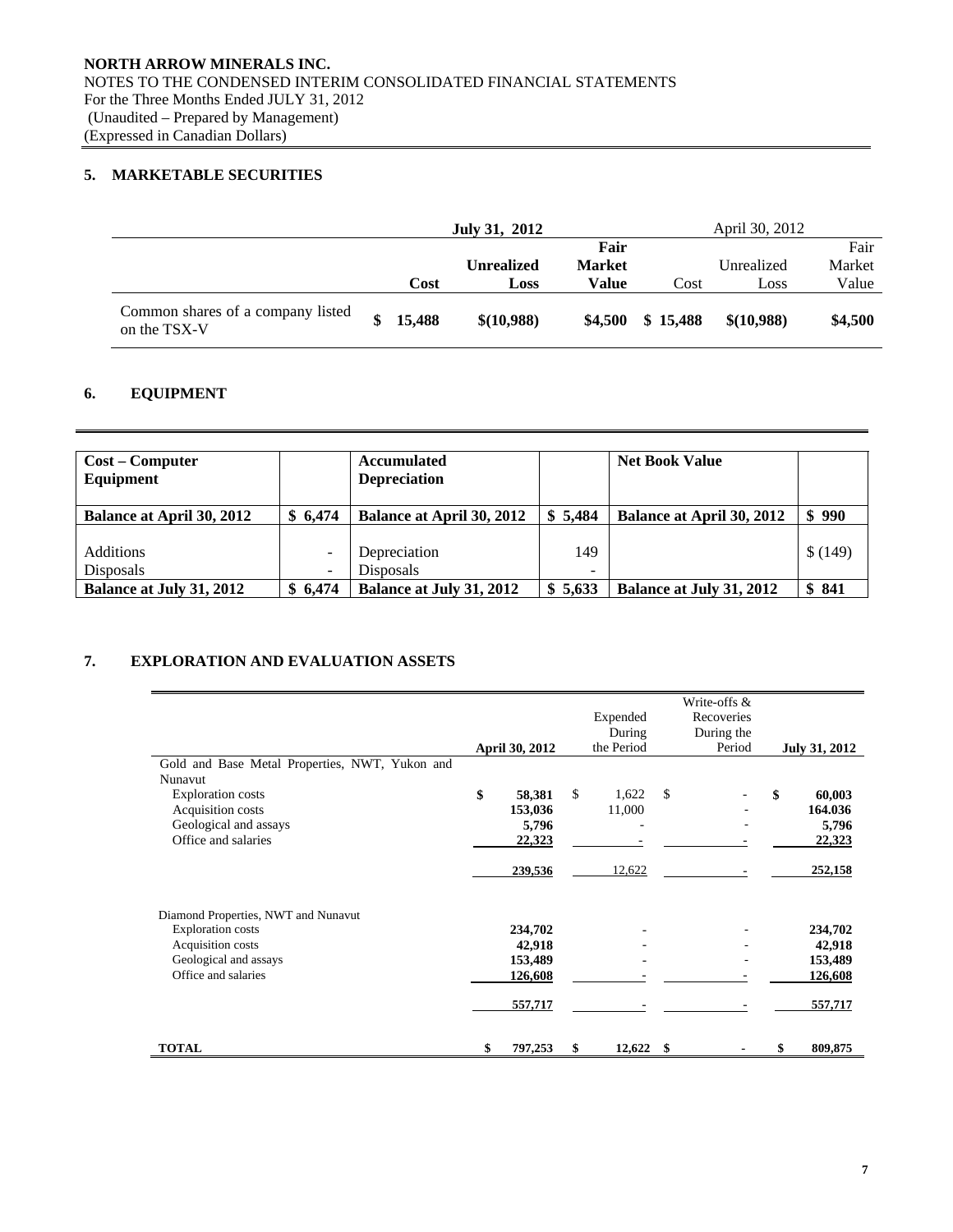### **7. EXPLORATION AND EVALUATION ASSETS - continued**

|                                                                                    | April 30, 2011 | Expended<br>During<br>the Year | Write-offs &<br>Recoveries<br>During the Year |               | April 30, 2012 |
|------------------------------------------------------------------------------------|----------------|--------------------------------|-----------------------------------------------|---------------|----------------|
|                                                                                    |                |                                |                                               |               |                |
| Gold and Base Metal Properties, NWT, Yukon and Nunavut<br><b>Exploration</b> costs | \$<br>22,994   | \$<br>48,018                   | \$<br>(12, 631)                               | $\mathbf{\$}$ | 58,381         |
| Acquisition costs                                                                  | 136,283        | 51,116                         | (34, 363)                                     |               | 153,036        |
| Geological and assays                                                              | 6,561          | 4,348                          | (5,113)                                       |               | 5,796          |
| Office and salaries                                                                | 20,489         | 4,949                          | (3, 115)                                      |               | 22,323         |
|                                                                                    |                |                                |                                               |               |                |
|                                                                                    | 186,327        | 108,431                        | (55, 222)                                     |               | 239,536        |
| Lithium Properties, Nunavut and NWT                                                |                |                                |                                               |               |                |
| <b>Exploration</b> costs                                                           | 39,708         | 16,647                         | (56, 355)                                     |               |                |
| Acquisition costs                                                                  | 14,666         | 248                            | (14, 914)                                     |               |                |
| Geological and assays                                                              | 11,464         | 211                            | (11,675)                                      |               |                |
| Office and salaries                                                                | 9,973          | 2,631                          | (12,604)                                      |               |                |
|                                                                                    | 75,811         | 19,737                         | (95, 548)                                     |               |                |
| Lithium Property, USA                                                              |                |                                |                                               |               |                |
| <b>Exploration</b> costs                                                           |                | 7,598                          | (7,598)                                       |               |                |
| Acquisition costs                                                                  |                |                                |                                               |               |                |
| Geological and assays                                                              |                | 1,548                          | (1,548)                                       |               |                |
| Office and salaries                                                                |                | 1,168                          | (1, 168)                                      |               |                |
|                                                                                    |                | 10,314                         | (10, 314)                                     |               |                |
| Diamond Properties, NWT and Nunavut                                                |                |                                |                                               |               |                |
| <b>Exploration</b> costs                                                           | 252,487        | 320,162                        | (337, 947)                                    |               | 234,702        |
| Acquisition costs                                                                  | 22,364         | 24,467                         | (3,913)                                       |               | 42,918         |
| Geological and assays<br>Office and salaries                                       | 153,264        | 225                            |                                               |               | 153,489        |
|                                                                                    | 129,642        | 22,792                         | (25, 826)                                     |               | 126,608        |
|                                                                                    | 557,757        | 367,646                        | (367, 686)                                    |               | 557,717        |
| <b>TOTAL</b>                                                                       | \$<br>819,895  | \$<br>506,128                  | \$<br>(528,770)                               | \$            | 797,253        |

 Title to exploration and evaluation assets involves certain inherent risks due to the difficulties of determining the validity of certain claims as well as the potential for problems arising from the frequently ambiguous conveyancing history characteristic of many exploration and evaluation assets. The Company has investigated title to all of its exploration and evaluation assets and, to the best of its knowledge, title to all of these assets are in good standing. During the three months ended July 31, 2012, Company wrote - off \$nil (2011 - \$33,309) relating to certain properties and recorded \$nil (2011 - \$125,054) in recoveries of which \$nil (2011- \$65,487) is recognized as income.

#### **Gold and Base Metal Properties, Northwest Territories, Yukon and Nunavut**

In addition to the properties described below, the Company maintains interests in various other gold and base metal properties in the Northwest Territories, Yukon and Nunavut.

### *Hay Duck Property, NWT*

On May 29, 2008, the Company and Strongbow Exploration Inc. ("Strongbow") entered into an option agreement whereby the Company may earn a 100% interest in the Hay Duck property by reimbursing certain expenditures incurred to-date by Strongbow and assuming the annual option payments due under the original, underlying option agreement.

# **7. EXPLORATION AND EVALUATION ASSETS - continued**

*Hay Duck Property, NWT –* **continued**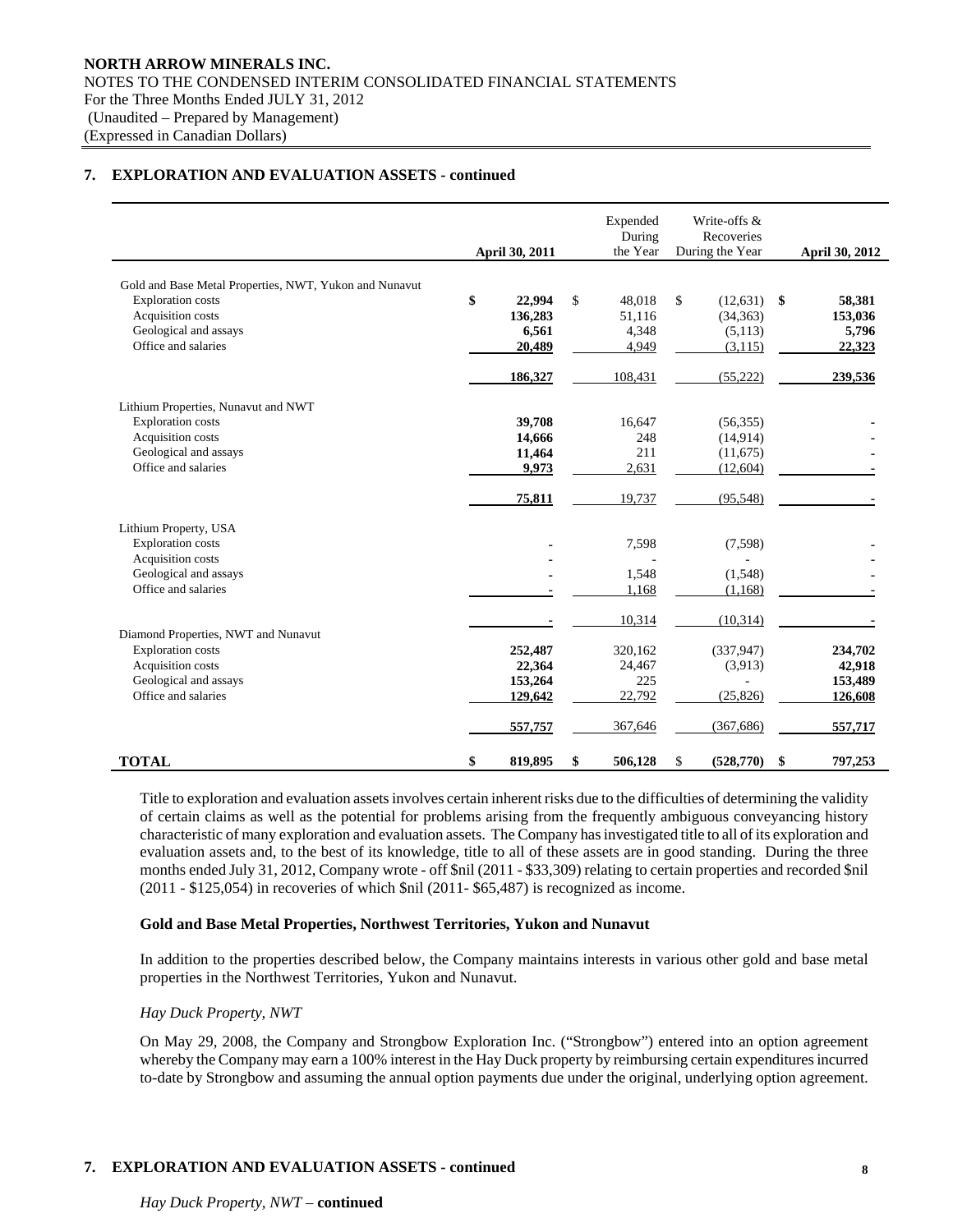The third party agreement, dated May 2007 and amended April 2009 and January 2010, requires three future annual cash option payments totalling \$450,000. These future option payments will be payable by the Company annually, following receipt of a land use permit which allows the Company to drill at the Hay Duck property. As partial compensation for amending the agreement, the Company issued 50,000 common shares to the property vendor in February 2010. At the date of issuance, the common shares had a fair value of \$9,750, which has been applied against the payment due January 1, 2010. The remainder of the January 2010 payment will be paid by the Company upon receipt of a land use permit for the Hay Duck property. The third party option holder will retain a 2.5% NSR of which 1% can be purchased at anytime for \$500,000. An additional 1% of the royalty can be purchased at any time for \$2,000,000. Upon the Company incurring \$5,000,000 in exploration on the property, Strongbow may elect to back-in to 40% of the Company's interest in the property by funding the next \$5,000,000 in exploration expenditures. In certain circumstances, Strongbow has the option to elect to acquire a 1% NSR in place of exercising the back-in right. The Company may purchase one-half (0.5%) of the NSR at any time for \$500,000.

### *Hope Bay Property, NU*

On January 28, 2011 the Company entered into an agreement with Chelsea Minerals Corp. ("Chelsea"), whereby Chelsea has the option to earn a 60% interest in the Company's Hope Bay Oro gold project in Nunavut, consisting of five mining leases. Under the terms of the agreement, Chelsea may earn up to 60% interest in the project by making an initial cash payment of \$50,000 (received) and spending \$5 million over a five year period. A minimum expenditure of \$500,000 is required in the first year (complete). In May 2011, Chelsea was acquired by Sennen Resources Ltd. ("Sennen") pursuant to a Plan of Arrangement. Sennen has assumed Chelsea's obligations pursuant to the agreement for the Hope Bay Property; the Company is conducting an exploration program at Hope Bay on Sennen's behalf.

#### *Seagull Property*

The Company entered into an agreement in May 2011 whereby the Company can earn a 100% interest in certain mineral claims known as the "Seagull Property" from Panarc Resources Ltd ("Panarc"). Under the agreement, the Company must make an initial \$15,000 cash payment (completed) and issue 100,000 common shares (completed). The Company must incur aggregate exploration expenditures of \$300,000 within a 3 year period. Panarc will retain a royalty equal to 2% of net smelter returns, of which the Company may purchase one percent (1.0%) for \$1,000,000, such that the royalty would be reduced to 1.0%. Panarc and the Company were related by virtue of a common director.

#### *Contwoyto, Nunavut*

Between June and September 2011, the Company acquired by staking certain mineral claims in the Contwoyto Lake area, Nunavut.

In July 2012, the Company announced that it had entered into an agreement with a subsidiary of Elgin Mining Inc. ("Elgin"). Under the terms of the agreement Elgin can earn a 60% interest in the Company's Contwoyto properties by spending \$6 million over a six year period.

### *Nunavut Tunngavik Incorporated ("NTI") Properties, Nunavut*

The Company has a 100% interest in the Nunavut Tunngavik Incorporated ("NTI") properties located in the West Kitikmeot region of Nunavut. If a feasibility study is completed on any area within the NTI properties, NTI has the option of taking either a 20% participating interest or a 7.5% net profits royalty in the specific area subject to study.

### **7. EXPLORATION AND EVALUATION ASSETS - continued**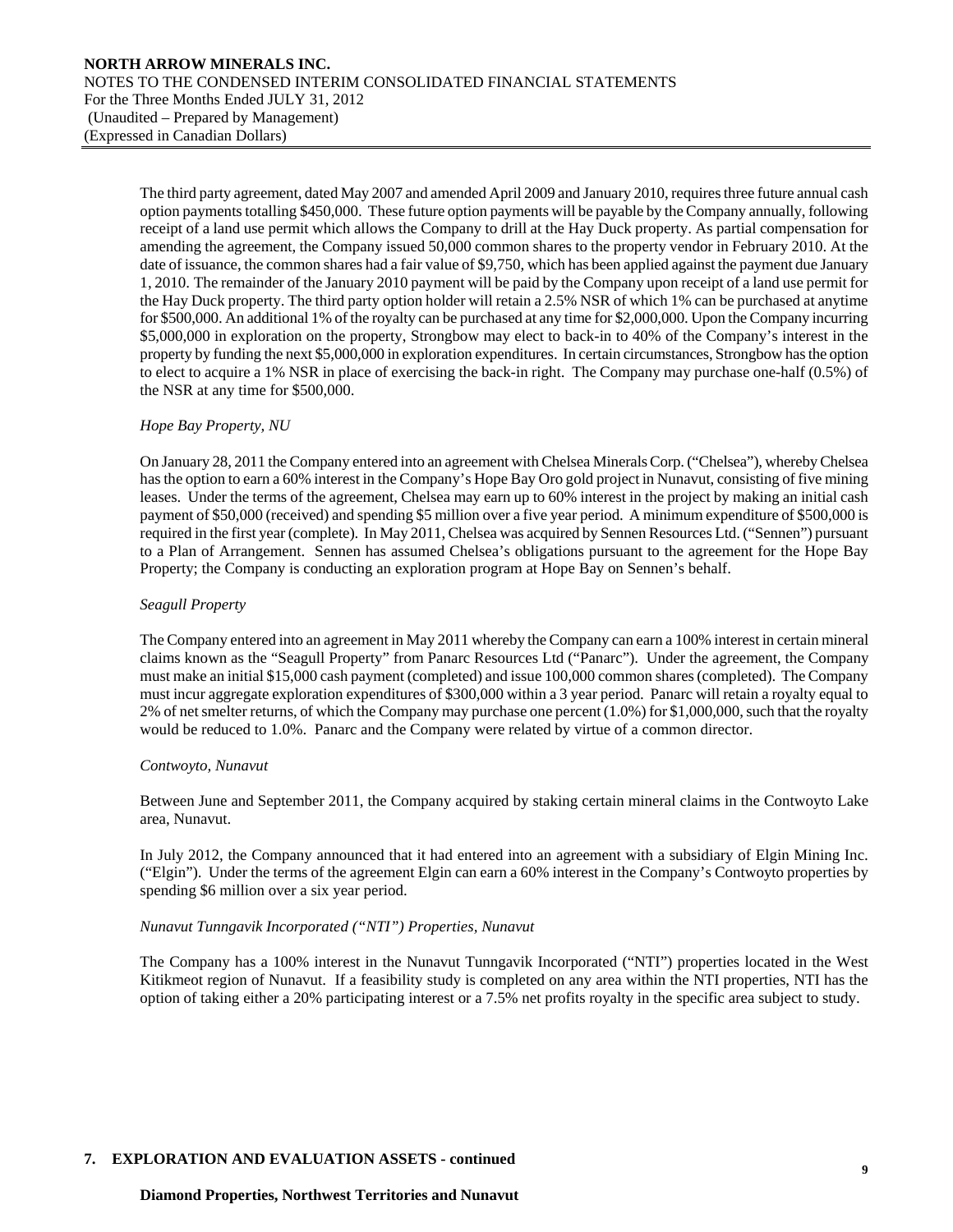#### *Lac de Gras, NWT*

In August 2011, the Company entered into an option agreement with Harry Winston Diamond Mines Ltd. ("Harry Winston"), and Springbok Holdings Inc. ("Springbok"), to jointly explore the Company's Lac de Gras property and Harry Winston's land holdings contiguous to the Company's Lac de Gras property (collectively, the "JV Property").

 Harry Winston must incur exploration expenditures of at least \$5,000,000 over a 5 year period to allow the option to vest. Upon vesting, a joint venture will be formed whereby Harry Winston will hold a 55% interest and the Company and Springbok will share equally a 45% interest in the JV Property.

#### *Hammer, Nunavut*

In October 2008, the Company and Stornoway Diamond Corporation ("Stornoway") revised a pre-existing agreement on the Bear property, Nunavut, to include an area of interest, known as the "Hammer AOI", into the agreement. As a result of this revision, the Company holds a 25% interest in the property and Stornoway holds a 75% interest. No further work is planned and as such exploration expenditures totaling \$367,686 were written off for the year ended April 30, 2012.

#### **8. CAPITAL STOCK AND RESERVES**

#### **Authorized share capital**

The authorized share capital of the Company is an unlimited number of common shares without par value.

#### **Share issuances**

During the three months ended July 31, 2012, the Company issued nil common shares (2011- 100,000 common shares) at a value of \$nil (2011-\$18,000) pursuant to the Seagull property option agreement.

#### **Stock options and warrants**

The Company's stock option plan (the "Plan") was approved by shareholders at the September 2010 annual meeting. The Plan gives the directors the authority to grant options to directors, officers, employees and consultants. The maximum number of shares to be issued under the Plan is 10% of the issued and outstanding common shares at the time of the grant. The exercise price of each option granted shall not be less than the market price at the date of grant less a discount up to 25% in accordance with the policies of the TSX Venture Exchange ("TSXV"). Options granted can have a term up to 5 years with vesting provisions determined by the directors in accordance with TSXV policies for Tier 2 Issuers, with a typical vesting period of 25% upon grant and 25% every six months thereafter.

As at July 31, 2012, the following stock options and warrants were outstanding:

|               |          | Number of     |                    |
|---------------|----------|---------------|--------------------|
| Number of     | Exercise | <b>Shares</b> |                    |
| <b>Shares</b> | Price    | Vested        | <b>Expiry Date</b> |
| 900,000       | 0.40     | 900,000       | August 7, 2012**   |
| 1,180,000     | 0.20     | 1,180,000     | June 4, 2014       |
| 200,000       | 0.30     | 200,000       | September 2, 2014  |
| 1,000,000     | 0.20     | 750,000       | September 28, 2012 |
| 770,000       | 0.20     | 577,500       | May 12, 2016       |
| 170,000       | 0.20     | 85,000        | November 3, 2016   |
|               |          |               |                    |

\*\*Subsequently Expired

#### **8. CAPITAL STOCK AND RESERVES - continued**

A summary of the Company's stock option activity is as follows: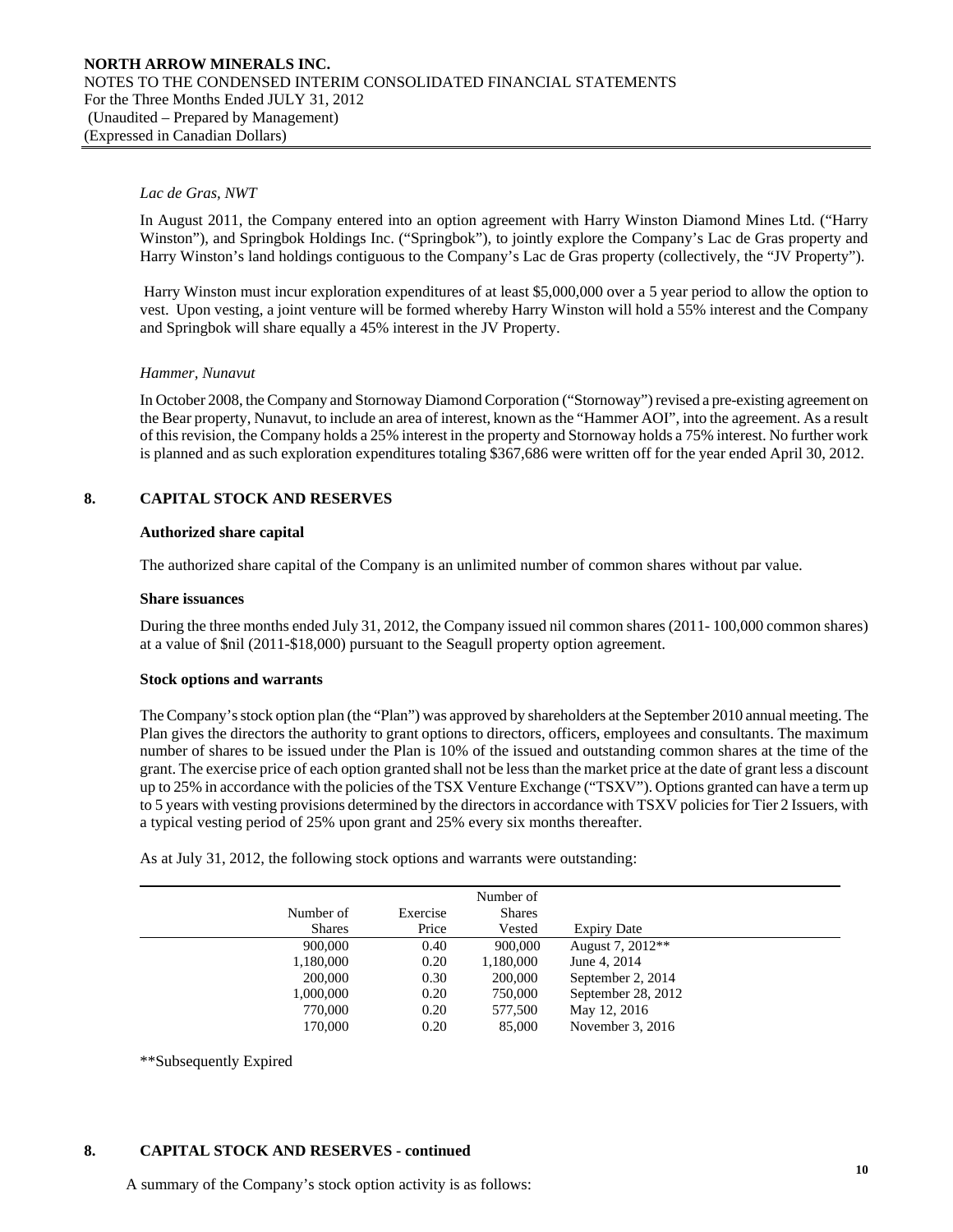### **NORTH ARROW MINERALS INC.**  NOTES TO THE CONDENSED INTERIM CONSOLIDATED FINANCIAL STATEMENTS For the Three Months Ended JULY 31, 2012 (Unaudited – Prepared by Management) (Expressed in Canadian Dollars)

|                                         |            | Weighted              |
|-----------------------------------------|------------|-----------------------|
|                                         | Number     | Average               |
|                                         | of Options | <b>Exercise Price</b> |
| Balance, April 30, 2012                 | 4,220,000  | \$<br>0.25            |
| Granted                                 |            | 0.20                  |
| Expired                                 |            | 0.22                  |
|                                         |            |                       |
| Balance, July 31, 2012                  | 4,220,000  | \$<br>0.25            |
|                                         |            |                       |
| Number of options currently exercisable | 3,692,500  | \$<br>0.25            |

 During the three months ended July 31, 2012, the Company granted nil stock options (2011 - 1,220,000 stock options ). The estimated fair value of the options granted during the period is \$nil (July 31, 2011 - \$132,708). During the three months ended July 31, 2012 the Company recognized share-based compensation of \$12,463 (July 31, 2011 - \$82,075) relating to options vested during the period.

The following assumptions were used for the Black Scholes valuation of stock options granted:

|                          | Three months Ended<br>July 31, 2012 | Three Months Ended<br>July 31, 2011 |
|--------------------------|-------------------------------------|-------------------------------------|
| Risk-free interest rate  | 1.94%                               | 1.94%                               |
| Expected life of options | 3.0 years                           | 3.0 years                           |
| Annualized volatility    | 100%                                | 100%                                |
| Forfeiture Rate          | $0.00\%$                            | 0.00%                               |
| Dividend rate            | $0.00\%$                            | 0.00%                               |

### **9. RELATED PARTY TRANSACTIONS**

- a) During the three months ended July 31, 2012, the Company paid or accrued \$4,116 (2011 \$21,752) for shared technical services and rent to Strongbow.
- b) During the three months ended July 31, 2012, the Company paid or accrued \$23,784 (2011 \$4,597) for administrative, corporate secretarial and accounting services to related parties.
- c) During the three months ended July 31, 2012, the Company paid consulting fees of \$nil (2011 \$55,000) to a company controlled by a director and a company controlled by an officer of the Company.
- d) Included in prepaid expenses as at July 31, 2012 is \$nil (2011 \$10,000) paid to the President of the Company for future management services.
- e) During the three months ended July 31, 2012, the Company paid or accrued \$nil (2011 \$4,015) for office rent to a company controlled by a director.

#### **9. RELATED PARTY TRANSACTIONS - continued**

**11**  The remuneration of directors and other members of key management personnel during the three month period ending July 31, 2012 were as follows: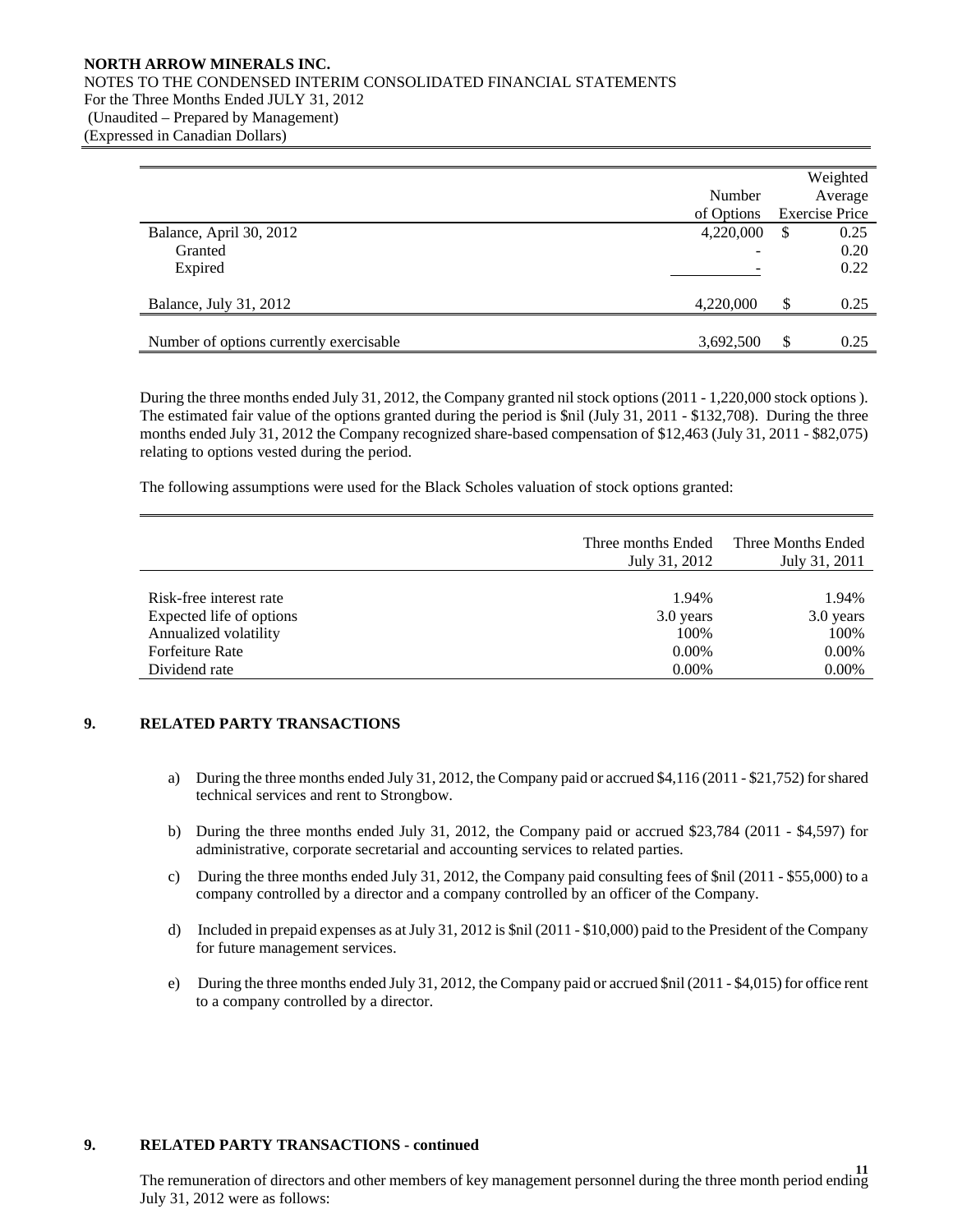#### **NORTH ARROW MINERALS INC.**  NOTES TO THE CONDENSED INTERIM CONSOLIDATED FINANCIAL STATEMENTS For the Three Months Ended JULY 31, 2012 (Unaudited – Prepared by Management) (Expressed in Canadian Dollars)

|                                                            | <b>Three Months</b><br><b>Ended July 31, 2012</b> |  | Three Months Ended<br>July 31, 2011 |  |
|------------------------------------------------------------|---------------------------------------------------|--|-------------------------------------|--|
| Salaries <sup>1</sup><br>Share-based payments <sup>2</sup> | \$<br>٠<br>4,259                                  |  | 89,644<br>81,583                    |  |
| Total                                                      | 4.259                                             |  | 171,227                             |  |

1 – When key management is working specifically on mineral properties their time is capitalized against the mineral property.

2 - Share-based payments are the fair value of options that have been granted to directors and key management personnel.

### **10. SUPPLEMENTAL DISCLOSURE WITH RESPECT TO CASH FLOWS**

The significant non-cash transactions for the period ended July 31, 2012 were:

- a) The Company incurring exploration and evaluation expenditures of \$12,666 (July 31, 2011 \$53,152) that are included in accounts payable and accrued liabilities at July 31, 2011.
- b) The Company incurring exploration and evaluation expenditures of \$7,434 (July 31, 2011 \$nil) that are included in due to related parties at July 31, 2011.
- c) The Company incurring exploration and evaluation cost recoveries of \$2,258 (July 31, 2011- \$nil) that are included in receivables at July 31, 2012.
- d) The Company issuing nil common shares (2011-100,000 common shares) valued at \$nil (2011- \$18,000) pursuant to a property option agreement and the Company received nil (2011- 75,000) common shares with a fair value of \$ nil (2011-\$15,488) from the sale of exploration data.

### **11. CONVERTIBLE NOTE**

 On August 31, 2011, the Company closed a \$1,000,000 private placement of a convertible promissory note with Anglo-Celtic Exploration Ltd. ("Anglo Celtic"), a private company controlled by D. Grenville Thomas, who is a director of the Company. The private placement consists of a convertible note, structured as an unsecured, interest bearing loan of \$1,000,000. Anglo-Celtic may convert at any time all or a portion of the principal amount outstanding into common shares of the Company at \$0.25 per share, which would result in the issuance of up to 4,000,000 common shares if the entire principal amount is converted. The loan bears interest at the Royal Bank Prime Rate plus 400 basis points. The loan accrues interest to the date of repayment; interest is calculated and accrued on a monthly basis.

 The term of the loan is for two years, to August 31, 2013. Anglo-Celtic did not receive any warrants upon issuance of the convertible note, however, if the Company fails to repay the loan in full by August 31, 2012 or if the Company and Anglo-Celtic amend or re-negotiate the terms of the loan, Anglo-Celtic will have the right to convert the principal amount of the note into both common shares and an equal number of warrants, such warrants being exercisable until the August 31, 2013 due date.

 The convertible note has been segregated into its respective debt and equity components on the date of issuance. The debt component, representing the fair value of the liability at inception, is recorded as a long-term liability. The remaining component, representing the residual value ascribed to the holder's option to convert the principal balance into common shares, is classified in shareholders' equity as "equity component of convertible note". Over the term of the note, the debt component will be accreted to the face value of the note by the recording of additional interest expense.

### **11. CONVERTIBLE NOTE - continued**

| <b>July 31, 2012</b> | April 30, 2012 |
|----------------------|----------------|
| 1,000,000<br>ιD      | ,000,000<br>D  |
|                      |                |